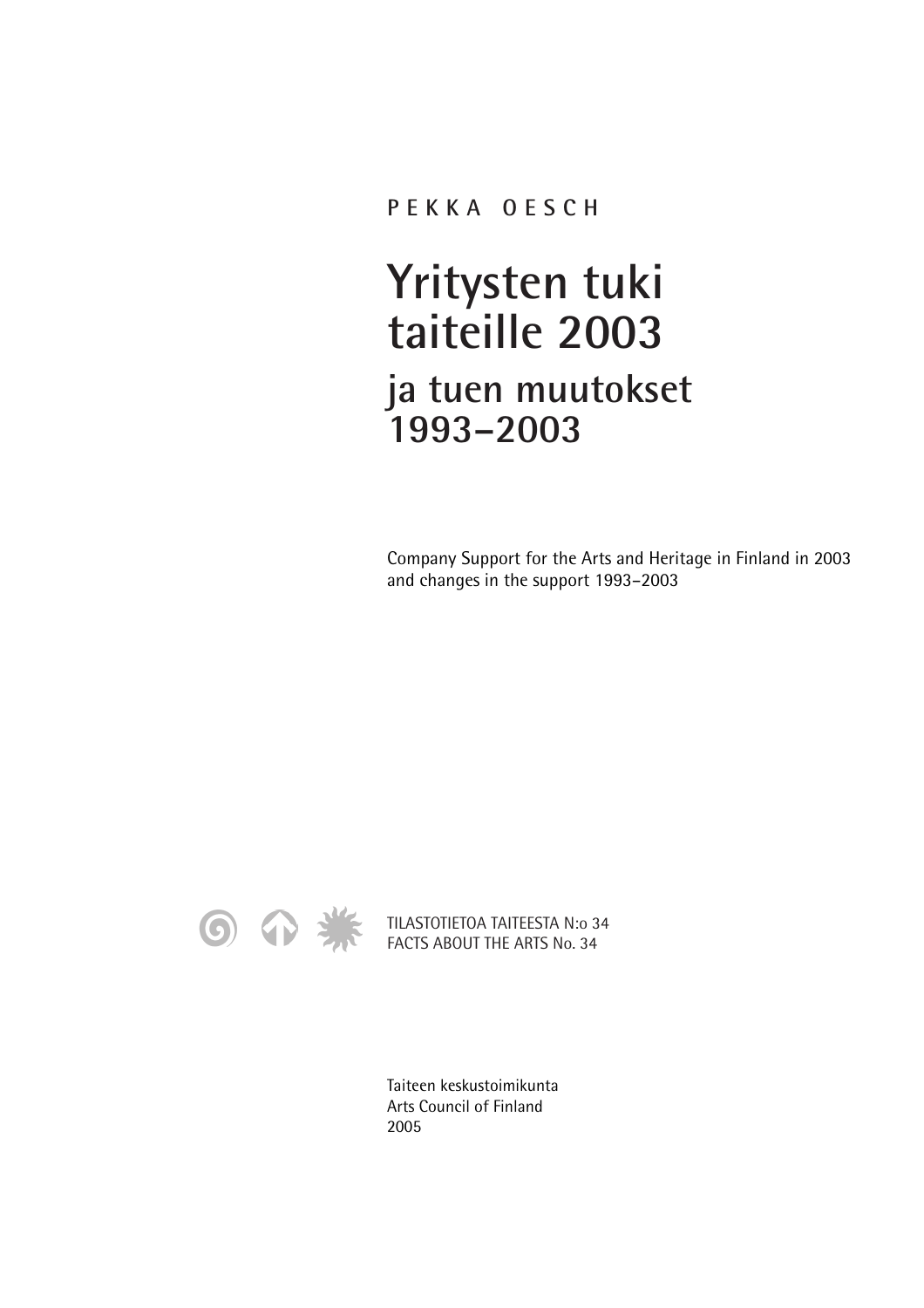© Pekka Oesch ja Taiteen keskustoimikunta

Kansi: Kari Piippo Taitto: Jussi Hirvi

ISBN 952-5253-53-8 ISSN 0788-0278

Sävypaino Oy Helsinki 2005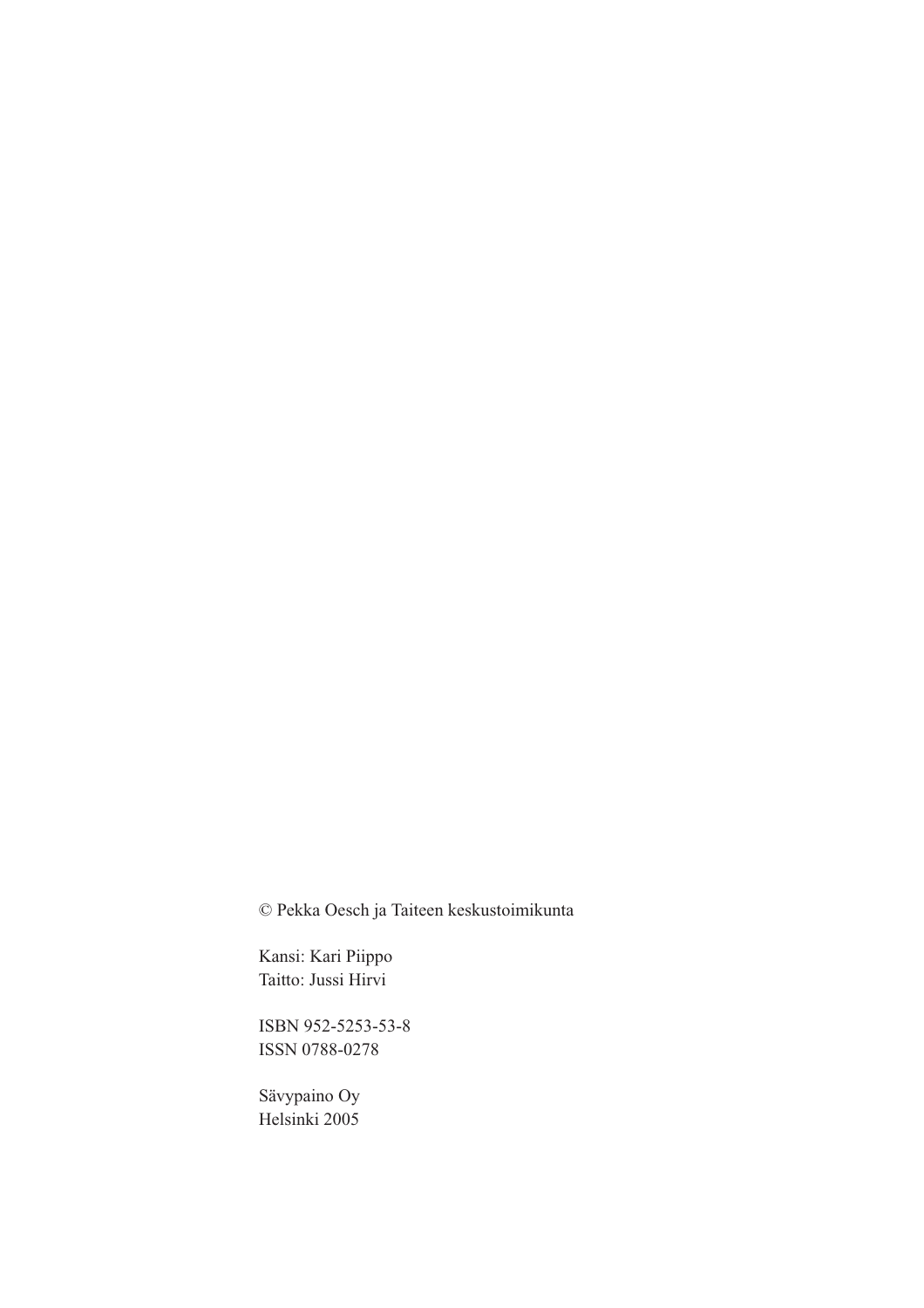Facts about the Arts Publication no 34 Arts Council of Finland Helsinki 2005

Pekka Oesch

## *Company support for the arts and heritage in Finland in 2003 and changes in the support 1993–2003*

*English Summary*

Since 1985, the Research Unit of the Arts Council of Finland, together with Statistics Finland, has carried out six surveys concerning company support for the arts and heritage in Finland. The results reflect the type of support and the extent to which companies have supported the arts and heritage during the 1980s and '90s. This study looks at the results of the 2003 questionnaire and at subsequent developments since the 1980s.

Small changes within certain sectors have occurred because of the three different classifications of companies used in the 1990s. The newest official NACE classifications has been used since 1996. Because some of the companies included in the 1993 survey had been terminated owing to bankruptcies or mergers, the sample was updated in 1996 and included a number of new companies. Up to this time, the number of businesses surveyed represented approximately 450 of the largest companies in Finland in terms of turnover.

A totally renewed sample of companies, based on the number of employees, was used for the first time in 1999. The sample included all large enterprises (at least 250 employees) and every 20th small and mediumsized enterprise with at least 20 employees, with the exception of the financial intermediation sector where companies with at least 10 employees were also included. In 2003 the questionnaire was then sent to 540 large enterprises and 705 small and medium-sized enterprises representing the following sectors: 1) manufacturing, 2) wholesale  $&$  retail trade, 3) finan-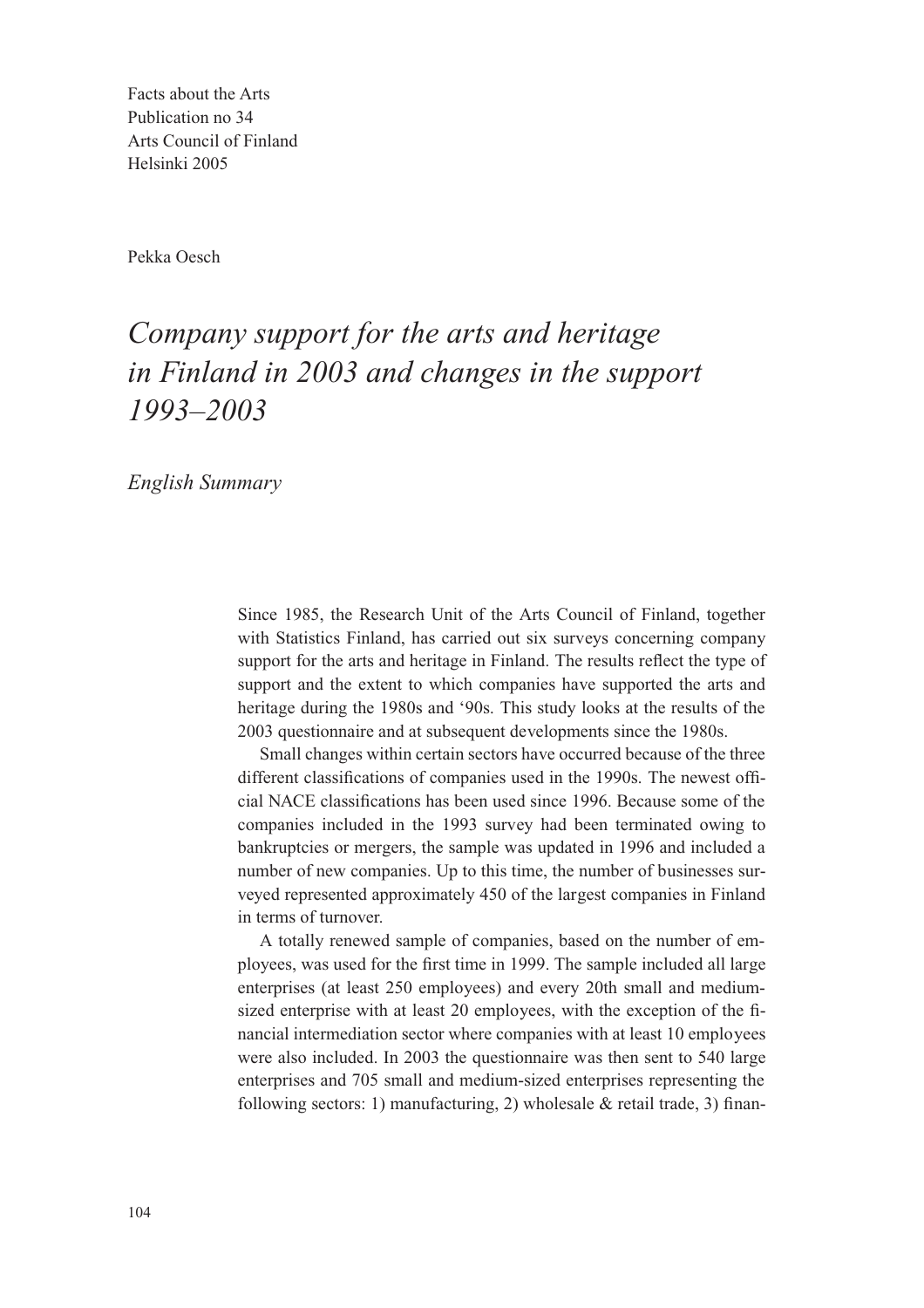cial intermediation, 4) insurance  $\&$  pension funding, 5) transport, storage & communication, 6) construction, 7) hotels & restaurants, 8) real estate, renting & business activities and 9) others. Since there were not enough responses to the questionnaire from the construction and the hotels & restaurants sectors, and these were later included in the group "other companies".

The arts were divided as before into the following 11 fields: 1) visual arts, 2) design, 3) music, 4) theatre, 5) literature, 6) dance, 7) cinema, 8) photographic art, 9) museums, 10) cultural heritage and 11) other arts.

Company support for the arts and heritage was divided into five categories: 1) purchases of works of art, 2) sponsorship, 3) donations to foundations and funds supporting the arts and heritage, 4) co-operative marketing and 5) other support (including support for the artistic activities of company personnel).

Also surveyed was company support for the arts in different regions of Finland. For the sake of comparison, the country was divided into six major regions using NUTS level 2 classification from the year 2000; this was also used in the previous survey in 1999. Compared to the newest classification it is more detailed and gives a better overview of the location of the companies.

Of the 1,245 companies, 49 per cent answered the questionnaire but only 22 per cent of the 609 companies replying to the survey had supported the arts and heritage in one way or another in 2003. Nearly 60 per cent of the companies answering the questionnaire had supported sports or exercise and half of them had previously supported arts and heritage. Also, some 40 per cent had supported youth or public activities and 92 per cent of these companies had previously supported arts and heritage.

The total support for the arts and heritage by the companies answering the questionnaire was only  $\epsilon$  2.9 million. However, some large-scale companies, which, according to previous surveys and other information, were known to support the arts especially by sponsorship did not answer the questionnaire or were not willing to give any details of their support. Using this information and the amount of money used by those companies responding, company support for the arts and heritage in 2003 can be estimated to be at least some  $\epsilon$  4.1 million ( $\pm$ 2%). The survey covers only support in which an exact or an estimated amount of money was transferred.

Most support came from large enterprises, while 26 per cent came from small and medium-sized enterprises. In many sectors and forms of art and heritage, the number of small and medium-sized enterprises was too small to be surveyed separately. The average amount of support was  $\epsilon$  24,000, with the median around  $\in$  8,500. Of all companies, 57 per cent invested at least  $\epsilon$  5,000 in support of the arts and heritage, but 52 per cent of small and medium-sized enterprises invested less than  $\epsilon$  2,500.

Support for the arts and heritage was most frequent among financial intermediation and insurance & pension funding companies, which were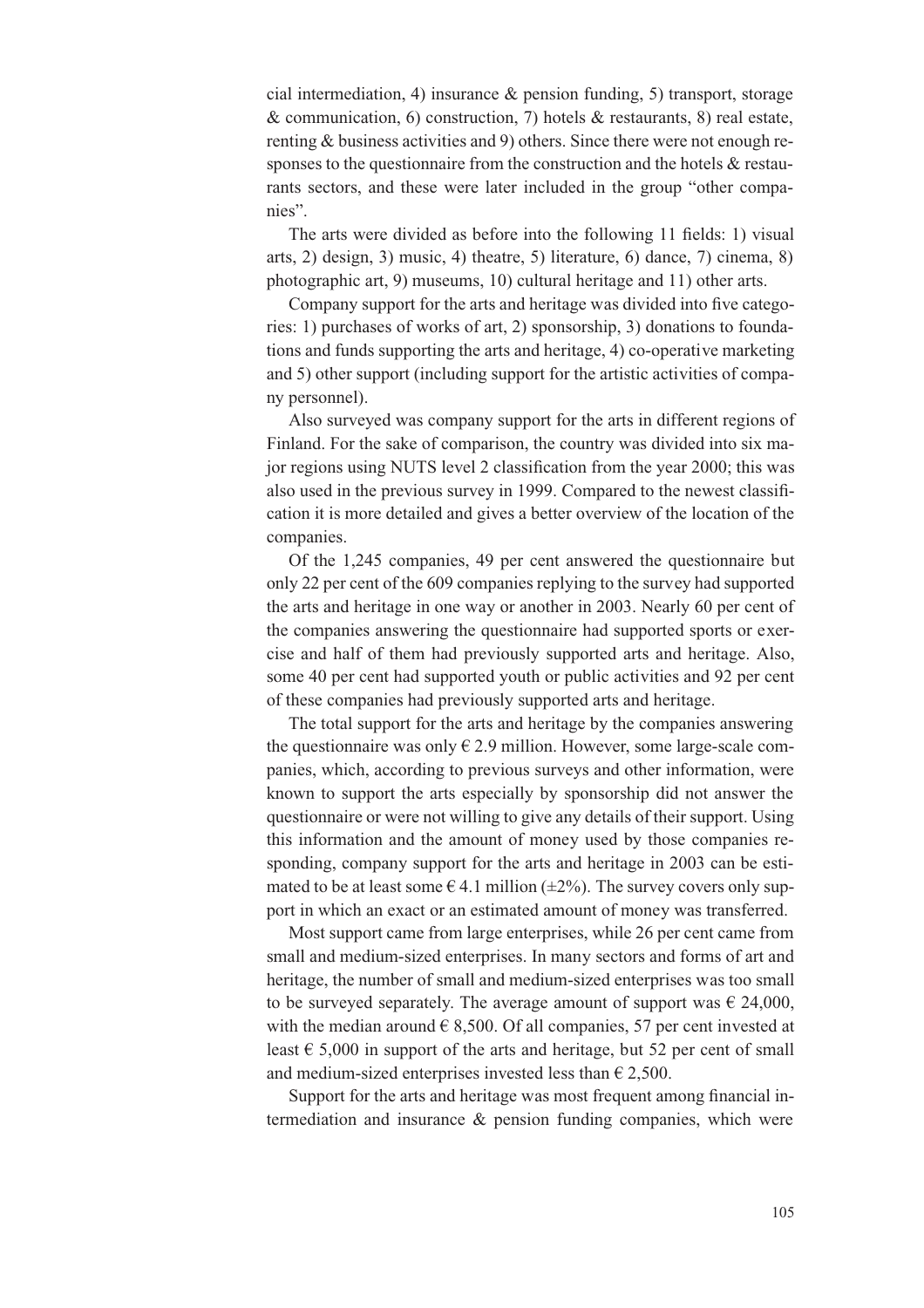among the smallest sectors represented in the questionnaire. The number of companies supporting the arts and heritage was greatest in manufacturing but only 13 per cent of the total support came from that sector. Nearly one fifth of the total amount came from the group "other companies" where some 75 per cent of the support was from one company only. (Figure 1.)

*Figure 1. Share of support by type of company in 2003 (Total estimate N = € 4, 099, 440; ±2 %)*



Music received the greatest support in all sectors, except for insurance  $\&$ pension funding, transport, storage & communications, and the group "other companies", which mainly supported the visual arts. Sponsorship was the main type of support in manufacturing, wholesale & retail trade, insurance & pension funding, transport, storage & communications and the group "other companies". Co-operative marketing was foremost in real estate, renting & business activities.

In manufacturing and financial intermediation, most of the support for the arts and heritage came from companies located in the major region of Southern Finland. In all other types of companies, the major region of Uusimaa was the foremost region of support.

Music and visual arts jointly received some 54 per cent of the total support for the arts and heritage in 2003. Some 90 per cent of the support for music was in the form of sponsorship and co-operative marketing (opera, festivals and events). Almost the entire support for the visual arts, 83 per cent, was in the form of purchasing works of art for company collections. Compared with visual arts and music, other forms of art and heritage received much less support. Dance and photographic art received hardly any company support. (Figure 2.)

Music received support mainly from the wholesale & retail trade, and design from the transport, storage & communications sector. The visual arts and museums received support mainly from insurance & pension funding. Most companies supporting the cinema, literature, and other arts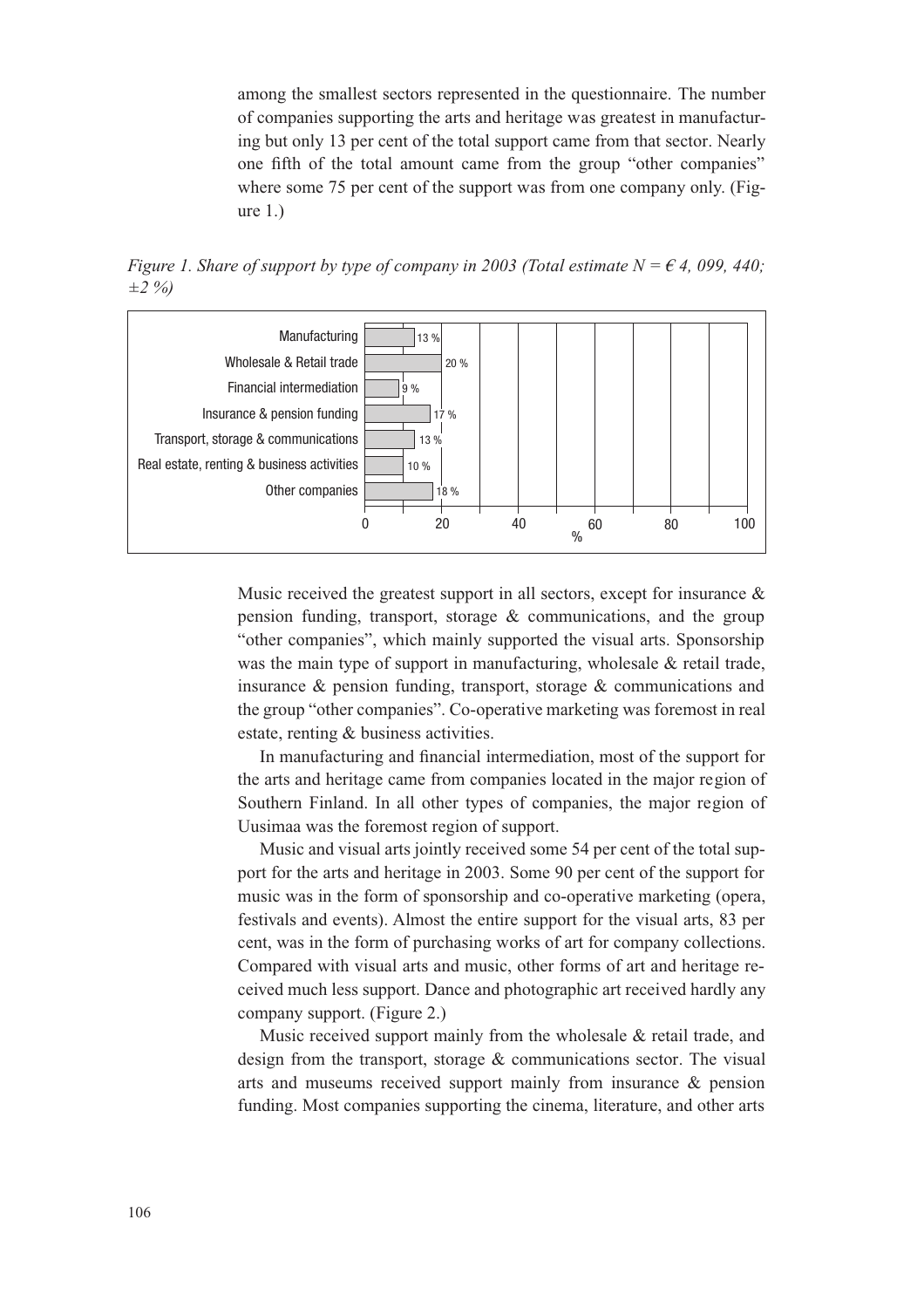were companies representing the group "other companies". In dance, photographic art and cultural heritage, most of the support came from the manufacturing sector.





Purchasing of works of art was the main type of support for the visual arts and museums. For all other forms of art and heritage the foremost type of support was sponsorship. Uusimaa was the main region supporting all forms of art and heritage.

Sponsorship was the most important type of support in 2003. Over half of the total amount of support came in the form of sponsorship, and 14 per cent was co-operative marketing, which can be seen as one form of sponsorship. Sponsorship was more common in small and medium-sized enterprises but some 65 per cent of the total amount of sponsorship came from large scale companies. Companies responding to the questionnaire invested only 16 per cent of the total support in purchases of art, which has previously been the most important type of support. (Figure 3.)

Sponsorship was also the most common way of supporting arts and heritage: 78 per cent of the companies had used it. Some 38 per cent of the respondent had made purchases of arts in 2003. Most of the purchases were visual art works. Some 67 per cent of the companies had supported arts and heritage by co-operative marketing. Music received most of the sponsorship and co-operative marketing money. Every third company had made donations, the main targets also being music and visual arts. Other types of support were used by some 52 per cent of the companies; their targets were mainly other arts. Most of the money in all types of support came from the major region of Uusimaa.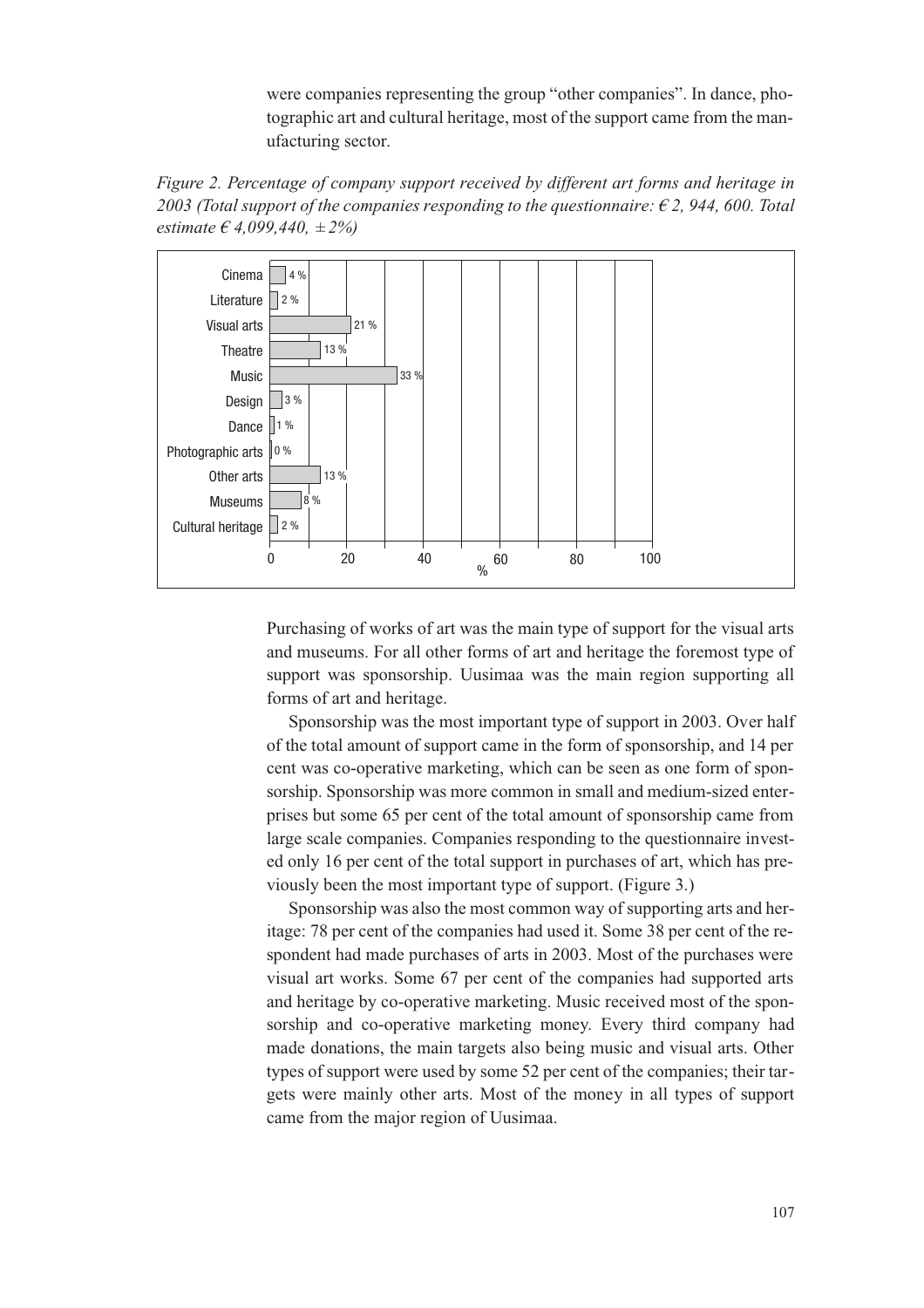*Figure 3. Company support for the arts in Finland in 2003 by type of support (Total support of the companies responding to the questionnaire:*  $\epsilon$  2, 944, 600. Total estimate *€ 4,099,440, ±2%)*



Nearly half of the companies included in the survey were located in Uusimaa and every third company was located in the major region of Southern Finland. Most of the large scale companies and the head offices of big enterprises were located in these two main regions. With some 41 per cent of the companies located in Uusimaa, it was clearly the main region for company support of the arts and heritage in 2003. However, there is every likelihood that most of the money spent on sponsorship and co-operative marketing went outside Uusimaa. (Figure 4.)

*Figure 4. Company support for the arts in Finland in 2003 by major regions (Total support of the companies responding to the questionnaire: €2, 944, 600. Total estimate € 4,099,440, ±2%)*



In Uusimaa, the major type of company supporting the arts and heritage was insurance & pension funding. Other important companies were involved in the wholesale & retail trade, and real estate, renting & business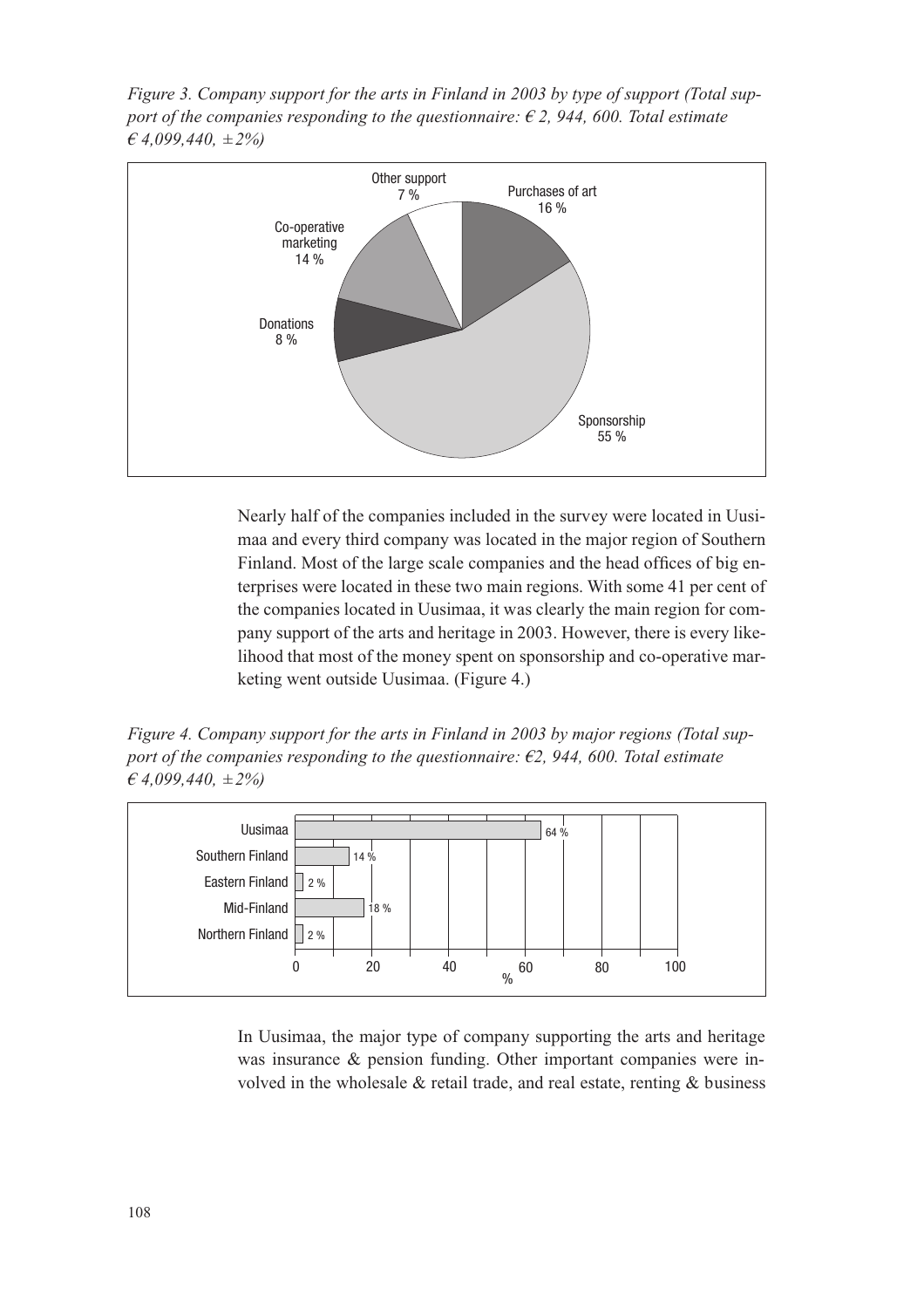activities. The primary types of support were sponsorship and purchases of art. Most of the support went to music and visual arts.

There were many changes in company support for the arts and heritage in 2003. The most dramatic change was the decrease in the total amount of support. The estimated total support was the lowest of all previous surveys since 1984. Manufacturing was no longer the most important sector; insurance & pension funding, as well as the wholesale & retail trade, spent more money in the arts and heritage. Music has become an even more popular target for company support, and sponsorship was clearly the main type of support in 2003.

Compared to targets like sports and the social sector, it is still not very common for Finnish companies to use culture and the arts as part of business and marketing. Most of the companies answering the questionnaire did not support the arts and heritage at all. Generally, the amount of money used was quite small, and in many of the sectors most of the support came from very few companies.

Since 1984, company support for the arts and heritage has followed national economic trends. During the economic depression in 1993, total support was at low level, but three years later the total support for the arts and heritage began to increase. In 1999, it was approximately the same as in the first questionnaire in 1984. However, in spite of positive economic growth, this latest survey shows a steep decrease in total support for the arts and heritage in 2003. (Figure 5.)

*Figure 5. Company support for the arts and heritage in Finland between 1984 and 2003 (fixed price by cost of living index: 2003=100)*



As always, some large scale companies did not respond at all, or were not willing to give the sums of their support for the arts and heritage. However, the data of previous questionnaires shows that many of those large scale companies regularly supporting arts and heritage spent less money in 2003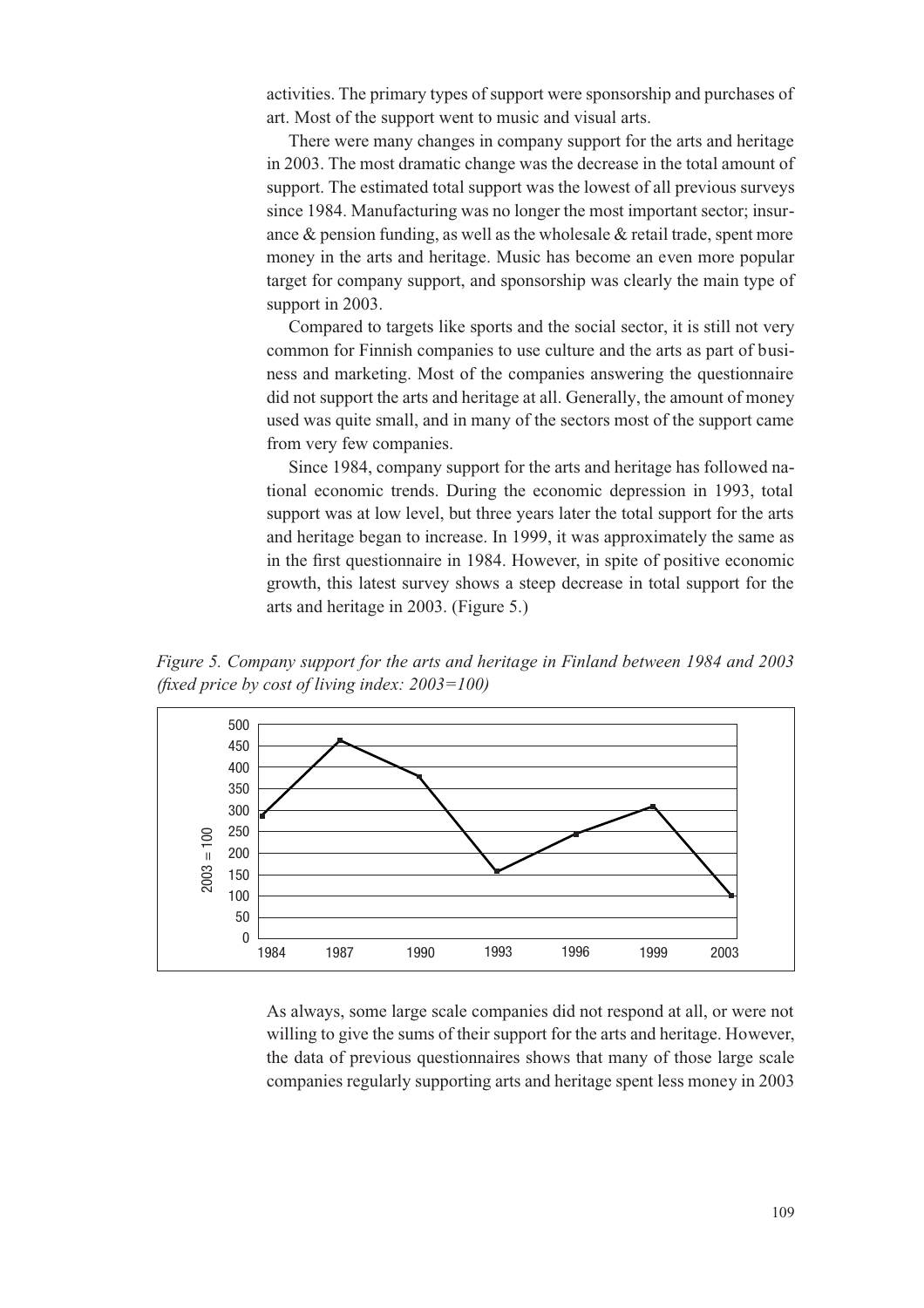than in 1999. This information was not available for small and mediumsized enterprises, because of the differences in the sample of companies.

The total amount of support has always been more or less dependent on support coming from manufacturing, but also financial intermediation and insurance have long been the principal sectors of support for the arts and heritage. The share of support coming from other sectors has increased, not necessarely because these types of companies are more interested in arts and heritage, but because at the same time manufacturing support and the total amount of support have decreased.

Support of the arts and heritage has been concentrated in companies where it has become an important and established part of business. Some 90 per cent of all companies supporting arts and heritage in 1999 and 2003 had also done so in previous years. On the other hand, most of the companies that did not spent money on arts and heritage in 1999 or in 2003 had not previously supported arts and heritage. Compared to 1999, the share of the companies previously supporting arts and heritage has slightly increased since 1999 among those companies that had not supported arts and heritage in 2003.

Nearly all companies supporting arts and heritage had also done so in previous years. Every tenth company supported the arts and heritage for the first time in 2003. Most of the companies supporting the arts and heritage in 2003 planned to continue their support in the future. Many companies not supporting the arts and heritage had not done so previously and were not planning to give support in the future either. (Figure 6.)

*Figure 6. Future plans of support for the arts and heritage by companies supporting and not supporting arts and heritage in 2003*



Company support for the arts and heritage has not become as common as previous surveys have predicted. It is practised mainly by those large scale companies that have gathered experience of sponsorship and know how to